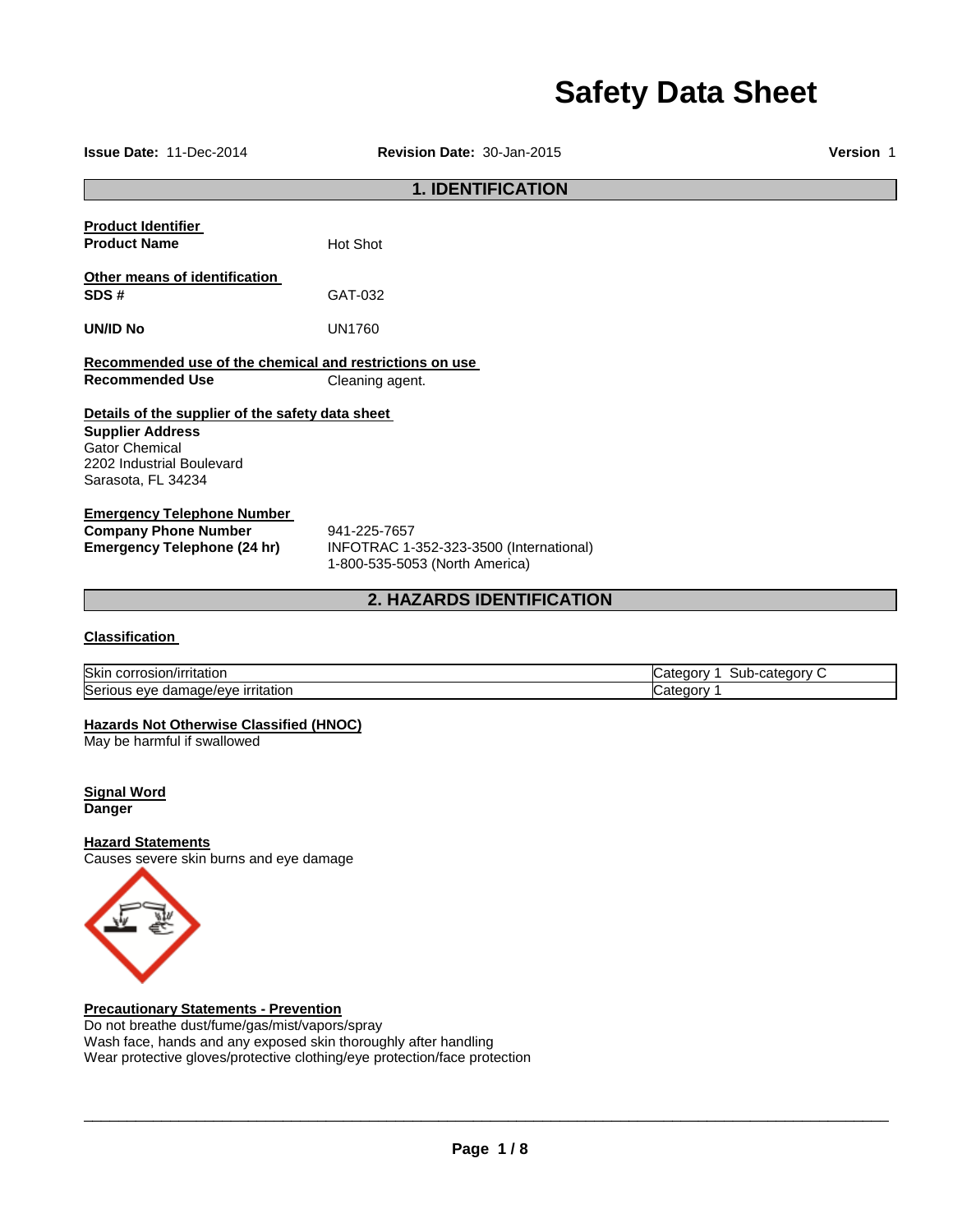#### **Precautionary Statements - Response**

Immediately call a poison center or doctor/physician

IF IN EYES: Rinse cautiously with water for several minutes. Remove contact lenses, if present and easy to do. Continue rinsing Immediately call a poison center or doctor/physician

\_\_\_\_\_\_\_\_\_\_\_\_\_\_\_\_\_\_\_\_\_\_\_\_\_\_\_\_\_\_\_\_\_\_\_\_\_\_\_\_\_\_\_\_\_\_\_\_\_\_\_\_\_\_\_\_\_\_\_\_\_\_\_\_\_\_\_\_\_\_\_\_\_\_\_\_\_\_\_\_\_\_\_\_\_\_\_\_\_\_\_\_\_

IF ON SKIN (or hair): Remove/Take off immediately all contaminated clothing. Rinse skin with water/shower

Wash contaminated clothing before reuse

IF INHALED: Remove victim to fresh air and keep at rest in a position comfortable for breathing

Immediately call a poison center or doctor/physician

IF SWALLOWED: Rinse mouth. Do NOT induce vomiting

#### **Precautionary Statements - Storage**

Store locked up

#### **Precautionary Statements - Disposal**

Dispose of contents/container to an approved waste disposal plant

#### **3. COMPOSITION/INFORMATION ON INGREDIENTS**

| <b>Chemical Name</b>         | <b>CAS No</b> | Weight-% |
|------------------------------|---------------|----------|
| Tetrapotassium pyrophosphate | 7320-34-5     | $5 - 10$ |
| Caustic Potash (KOH) Lig 45% | 1310-58-3     | $5-10$   |
| Sodium metasilicate          | 6834-92-0     | 1-5      |
| Sodium Tripolyphosphate      | 7758-29-4     | <ວ       |

\*\*If Chemical Name/CAS No is "proprietary" and/or Weight-% is listed as a range, the specific chemical identity and/or percentage of composition has been withheld as a trade secret.\*\*

| <b>4. FIRST-AID MEASURES</b>               |                                                                                                                                                                               |  |  |
|--------------------------------------------|-------------------------------------------------------------------------------------------------------------------------------------------------------------------------------|--|--|
| <b>First Aid Measures</b>                  |                                                                                                                                                                               |  |  |
| <b>General Advice</b>                      | Provide this SDS to medical personnel for treatment.                                                                                                                          |  |  |
| <b>Eye Contact</b>                         | Rinse cautiously with water for several minutes. Remove contact lenses, if present and<br>easy to do. Continue rinsing. Immediately call a poison center or doctor/physician. |  |  |
| <b>Skin Contact</b>                        | Remove/Take off immediately all contaminated clothing. Rinse skin with water/shower.<br>Wash contaminated clothing before reuse.                                              |  |  |
| <b>Inhalation</b>                          | Remove victim to fresh air and keep at rest in a position comfortable for breathing.<br>Immediately call a poison center or doctor/physician.                                 |  |  |
| Ingestion                                  | IF SWALLOWED: Rinse mouth. Do NOT induce vomiting.                                                                                                                            |  |  |
| <b>Most important symptoms and effects</b> |                                                                                                                                                                               |  |  |
| <b>Symptoms</b>                            | Causes severe skin burns and eye damage. May be harmful if swallowed.                                                                                                         |  |  |
|                                            | Indication of any immediate medical attention and special treatment needed                                                                                                    |  |  |
| <b>Notes to Physician</b>                  | Treat symptomatically.                                                                                                                                                        |  |  |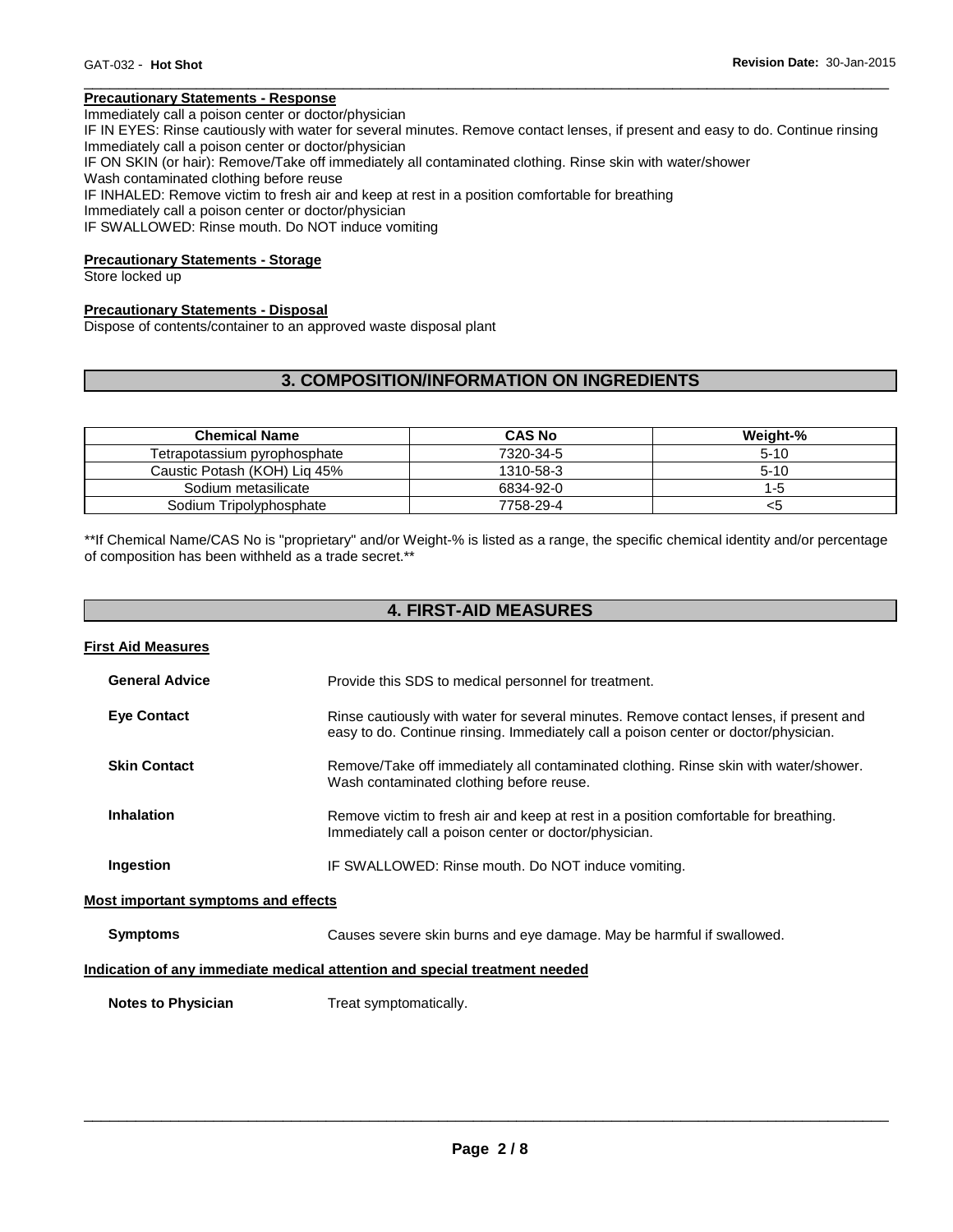#### \_\_\_\_\_\_\_\_\_\_\_\_\_\_\_\_\_\_\_\_\_\_\_\_\_\_\_\_\_\_\_\_\_\_\_\_\_\_\_\_\_\_\_\_\_\_\_\_\_\_\_\_\_\_\_\_\_\_\_\_\_\_\_\_\_\_\_\_\_\_\_\_\_\_\_\_\_\_\_\_\_\_\_\_\_\_\_\_\_\_\_\_\_ **5. FIRE-FIGHTING MEASURES**

#### **Suitable Extinguishing Media**

Use extinguishing measures that are appropriate to local circumstances and the surrounding environment.

**Unsuitable Extinguishing Media** Not determined.

#### **Specific Hazards Arising from the Chemical**

Not determined.

#### **Protective equipment and precautions for firefighters**

As in any fire, wear self-contained breathing apparatus pressure-demand, MSHA/NIOSH (approved or equivalent) and full protective gear.

#### **6. ACCIDENTAL RELEASE MEASURES**

#### **Personal precautions, protective equipment and emergency procedures**

| <b>Personal Precautions</b>                                  | Use personal protective equipment as required.                                                                                                                                              |  |  |
|--------------------------------------------------------------|---------------------------------------------------------------------------------------------------------------------------------------------------------------------------------------------|--|--|
| Methods and material for containment and cleaning up         |                                                                                                                                                                                             |  |  |
| <b>Methods for Containment</b>                               | Prevent further leakage or spillage if safe to do so.                                                                                                                                       |  |  |
| <b>Methods for Clean-Up</b>                                  | Keep in suitable, closed containers for disposal.                                                                                                                                           |  |  |
|                                                              | <b>7. HANDLING AND STORAGE</b>                                                                                                                                                              |  |  |
| <b>Precautions for safe handling</b>                         |                                                                                                                                                                                             |  |  |
| <b>Advice on Safe Handling</b>                               | Do not breathe dust/fume/gas/mist/vapors/spray. Wash face, hands, and any exposed skin<br>thoroughly after handling. Wear protective gloves/protective clothing and eye/face<br>protection. |  |  |
| Conditions for safe storage, including any incompatibilities |                                                                                                                                                                                             |  |  |
| <b>Storage Conditions</b>                                    | Keep container tightly closed and store in a cool, dry and well-ventilated place. Store locked<br>up.                                                                                       |  |  |
| <b>Incompatible Materials</b>                                | None known based on information supplied.                                                                                                                                                   |  |  |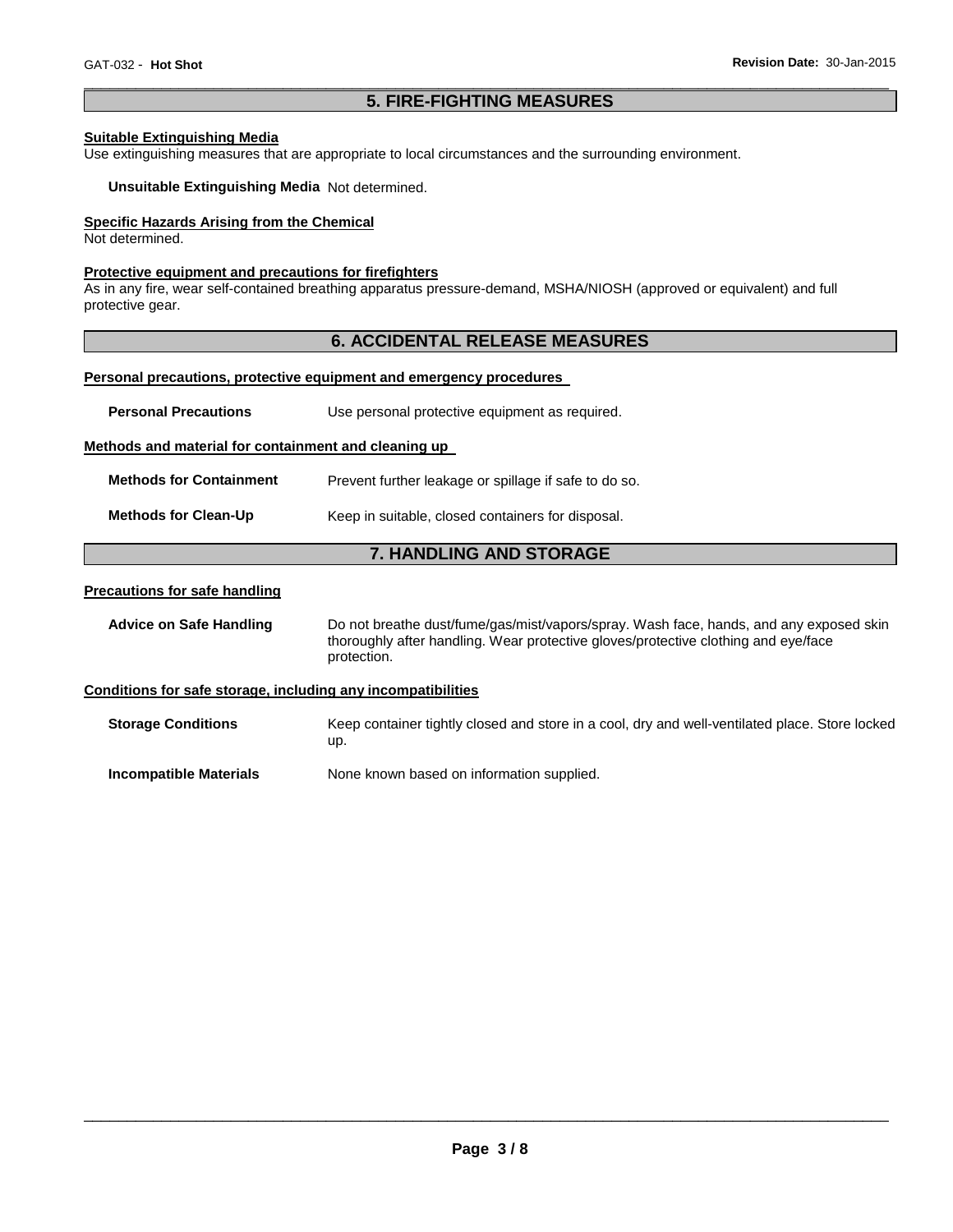#### \_\_\_\_\_\_\_\_\_\_\_\_\_\_\_\_\_\_\_\_\_\_\_\_\_\_\_\_\_\_\_\_\_\_\_\_\_\_\_\_\_\_\_\_\_\_\_\_\_\_\_\_\_\_\_\_\_\_\_\_\_\_\_\_\_\_\_\_\_\_\_\_\_\_\_\_\_\_\_\_\_\_\_\_\_\_\_\_\_\_\_\_\_ **8. EXPOSURE CONTROLS/PERSONAL PROTECTION**

#### **Exposure Guidelines**

| <b>Chemical Name</b>                      | <b>ACGIH TLV</b>            | <b>OSHA PEL</b>                       | <b>NIOSH IDLH</b>           |
|-------------------------------------------|-----------------------------|---------------------------------------|-----------------------------|
| Caustic Potash (KOH) Lig 45%<br>1310-58-3 | Ceiling: $2 \text{ mg/m}^3$ | (vacated) Ceiling: $2 \text{ mg/m}^3$ | Ceiling: $2 \text{ mg/m}^3$ |
| Sodium metasilicate<br>6834-92-0          | $2 \text{ mg/m}^3$          | 2 mg/m <sup>3</sup>                   |                             |
| Sodium Tripolyphosphate<br>7758-29-4      | 15 mg/m $3$                 | 15 mg/m $3$                           |                             |

#### **Appropriate engineering controls**

| <b>Engineering Controls</b> | Showers              |
|-----------------------------|----------------------|
|                             | Eyewash stations     |
|                             | Ventilation systems. |

#### **Individual protection measures, such as personal protective equipment**

| <b>Eve/Face Protection</b>      | Avoid contact with eyes.                                   |
|---------------------------------|------------------------------------------------------------|
| <b>Skin and Body Protection</b> | Wear suitable protective clothing.                         |
| <b>Respiratory Protection</b>   | Ensure adequate ventilation, especially in confined areas. |

**General Hygiene Considerations** Handle in accordance with good industrial hygiene and safety practice.

#### **9. PHYSICAL AND CHEMICAL PROPERTIES**

#### **Information on basic physical and chemical properties**

| <b>Physical State</b><br>Appearance | Not determined<br>Not determined | Odor                  | Not determined |
|-------------------------------------|----------------------------------|-----------------------|----------------|
| Color                               | Not determined                   | <b>Odor Threshold</b> | Not determined |
| <b>Property</b>                     | Values                           | Remarks • Method      |                |
| рH                                  | $13 - 14$                        |                       |                |
| <b>Melting Point/Freezing Point</b> | Not determined                   |                       |                |
| <b>Boiling Point/Boiling Range</b>  | Not determined                   |                       |                |
| <b>Flash Point</b>                  | Not determined                   |                       |                |
| <b>Evaporation Rate</b>             | Not determined                   |                       |                |
| <b>Flammability (Solid, Gas)</b>    | Not determined                   |                       |                |
| <b>Upper Flammability Limits</b>    | Not determined                   |                       |                |
| <b>Lower Flammability Limit</b>     | Not determined                   |                       |                |
| <b>Vapor Pressure</b>               | Not determined                   |                       |                |
| <b>Vapor Density</b>                | Not determined                   |                       |                |
| <b>Specific Gravity</b>             | Not determined                   |                       |                |
| <b>Water Solubility</b>             | Not determined                   |                       |                |
| Solubility in other solvents        | Not determined                   |                       |                |
| <b>Partition Coefficient</b>        | Not determined                   |                       |                |
| <b>Auto-ignition Temperature</b>    | Not determined                   |                       |                |
| <b>Decomposition Temperature</b>    | Not determined                   |                       |                |
| <b>Kinematic Viscosity</b>          | Not determined                   |                       |                |
| <b>Dynamic Viscosity</b>            | Not determined                   |                       |                |
| <b>Explosive Properties</b>         | Not determined                   |                       |                |
| <b>Oxidizing Properties</b>         | Not determined                   |                       |                |
|                                     |                                  |                       |                |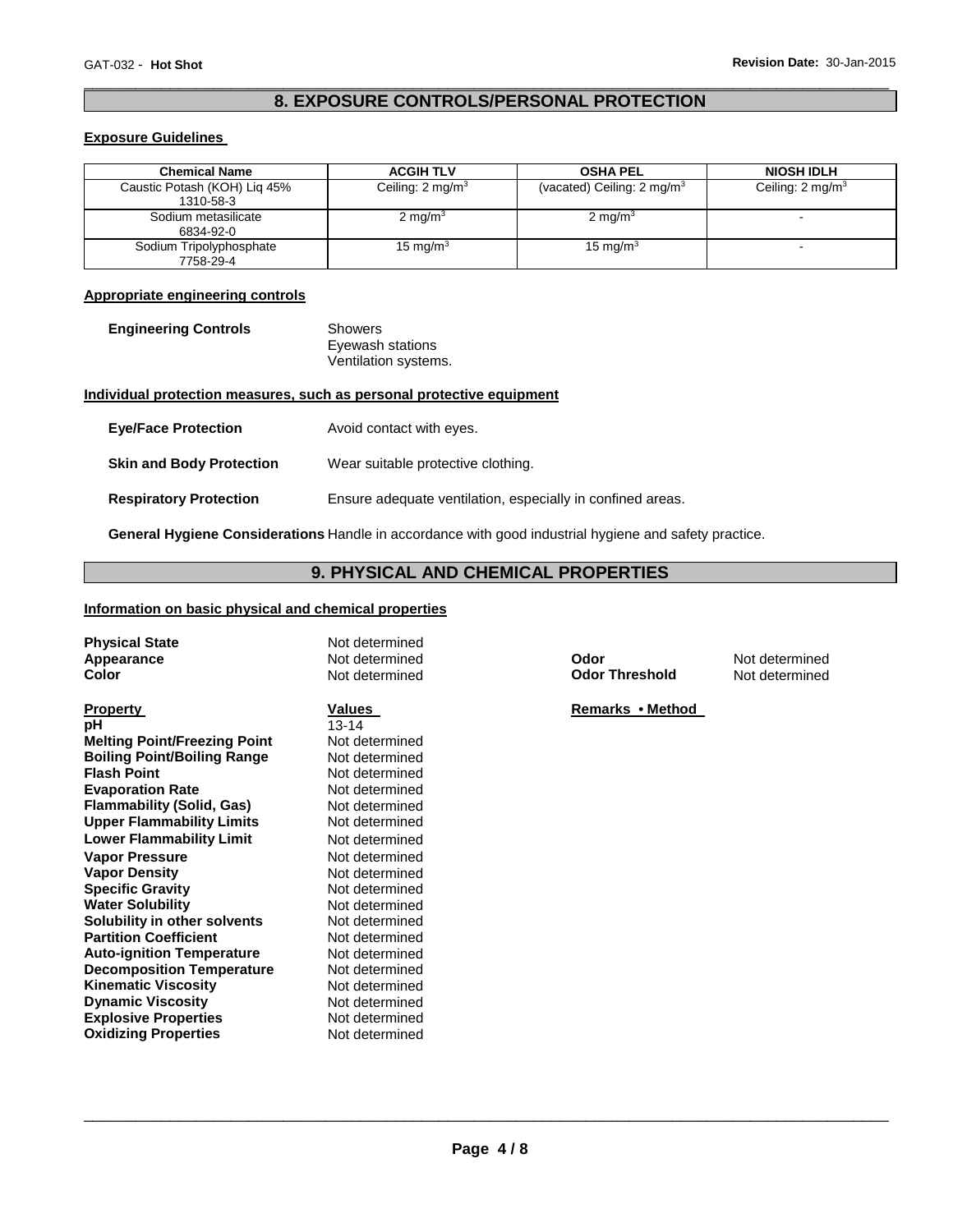#### \_\_\_\_\_\_\_\_\_\_\_\_\_\_\_\_\_\_\_\_\_\_\_\_\_\_\_\_\_\_\_\_\_\_\_\_\_\_\_\_\_\_\_\_\_\_\_\_\_\_\_\_\_\_\_\_\_\_\_\_\_\_\_\_\_\_\_\_\_\_\_\_\_\_\_\_\_\_\_\_\_\_\_\_\_\_\_\_\_\_\_\_\_ **10. STABILITY AND REACTIVITY**

#### **Reactivity**

Not reactive under normal conditions.

#### **Chemical Stability**

Stable under recommended storage conditions.

#### **Possibility of Hazardous Reactions**

None under normal processing.

#### **Conditions to Avoid**

Keep out of reach of children.

#### **Incompatible Materials**

None known based on information supplied.

#### **Hazardous Decomposition Products**

None known based on information supplied.

#### **11. TOXICOLOGICAL INFORMATION**

#### **Information on likely routes of exposure**

| <b>Product Information</b> |                              |
|----------------------------|------------------------------|
| <b>Eve Contact</b>         | Causes severe eye damage.    |
| <b>Skin Contact</b>        | Causes severe skin burns.    |
| <b>Inhalation</b>          | Do not inhale.               |
| Ingestion                  | May be harmful if swallowed. |

#### **Component Information**

| <b>Chemical Name</b>             | Oral LD50            | <b>Dermal LD50</b>      | <b>Inhalation LC50</b>   |
|----------------------------------|----------------------|-------------------------|--------------------------|
| Tetrapotassium pyrophosphate     |                      | $>$ 4640 mg/kg (Rabbit) | $\blacksquare$           |
| 7320-34-5                        |                      |                         |                          |
| Caustic Potash (KOH) Lig 45%     | $= 214$ mg/kg (Rat)  |                         | $\blacksquare$           |
| 1310-58-3                        |                      |                         |                          |
| Sodium metasilicate              | $= 600$ mg/kg (Rat)  |                         | $\overline{\phantom{0}}$ |
| 6834-92-0                        |                      |                         |                          |
| Sodium Tripolyphosphate          | $= 3100$ mg/kg (Rat) | $>$ 7940 mg/kg (Rabbit) | $\overline{\phantom{0}}$ |
| 7758-29-4                        |                      |                         |                          |
| tetrasodium (1-                  | $= 990$ mg/kg (Rat)  |                         |                          |
| hydroxyethylidene)bisphosphonate |                      |                         |                          |
| 3794-83-0                        |                      |                         |                          |

#### **Information on physical, chemical and toxicological effects**

**Symptoms** Please see section 4 of this SDS for symptoms.

#### **Delayed and immediate effects as well as chronic effects from short and long-term exposure**

**Carcinogenicity** Based on the information provided, this product does not contain any carcinogens or potential carcinogens as listed by OSHA, IARC or NTP.

## **Numerical measures of toxicity**

Not determined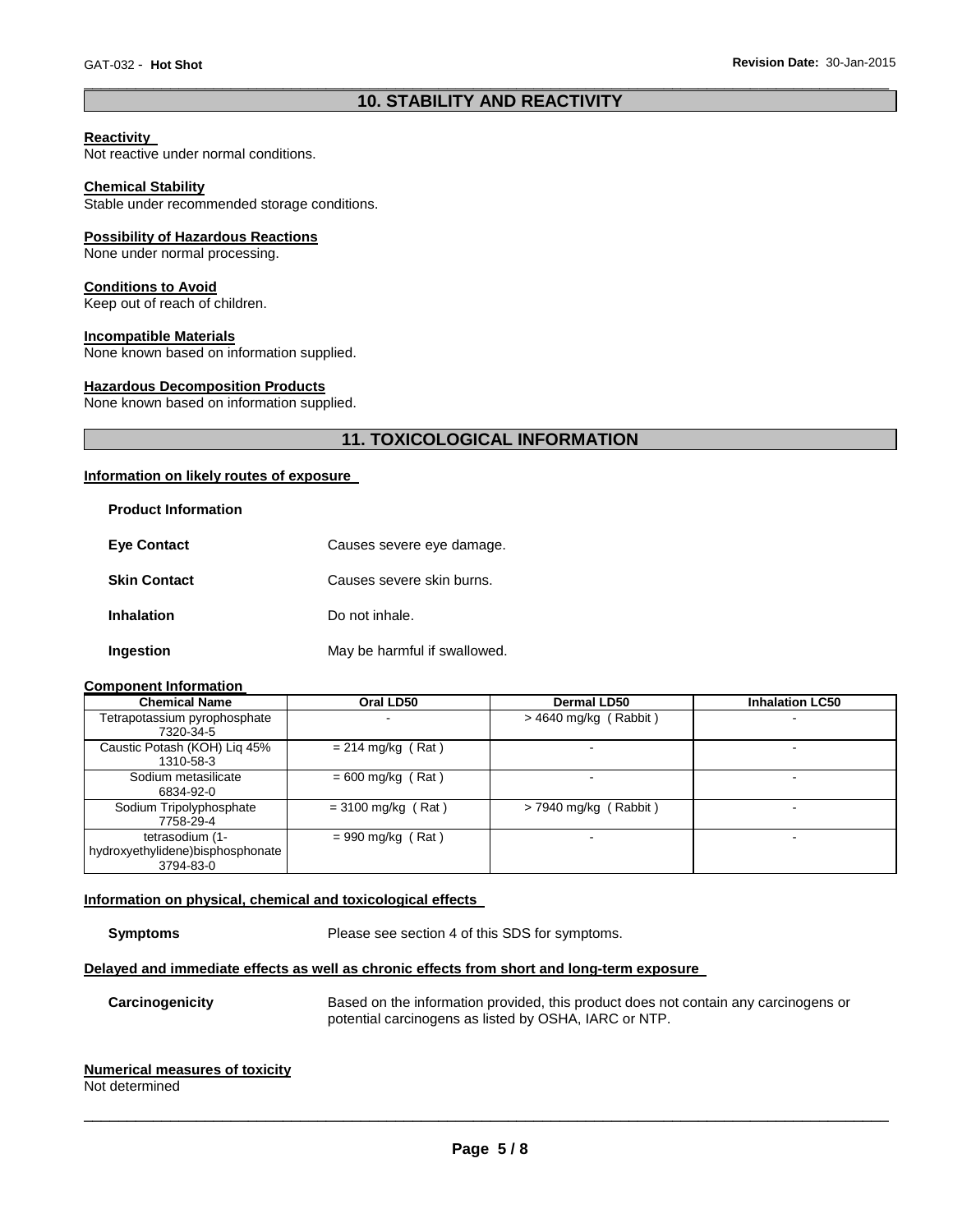#### \_\_\_\_\_\_\_\_\_\_\_\_\_\_\_\_\_\_\_\_\_\_\_\_\_\_\_\_\_\_\_\_\_\_\_\_\_\_\_\_\_\_\_\_\_\_\_\_\_\_\_\_\_\_\_\_\_\_\_\_\_\_\_\_\_\_\_\_\_\_\_\_\_\_\_\_\_\_\_\_\_\_\_\_\_\_\_\_\_\_\_\_\_ **12. ECOLOGICAL INFORMATION**

#### **Ecotoxicity**

The product is not classified as environmentally hazardous. However, this does not exclude the possibility that large or frequent spills can have a harmful or damaging effect on the environment.

#### **Component Information**

| <b>Chemical Name</b>                         | Algae/aquatic plants | Fish                                                                                             | Toxicity to<br>microorganisms | Crustacea                                     |
|----------------------------------------------|----------------------|--------------------------------------------------------------------------------------------------|-------------------------------|-----------------------------------------------|
| Tetrapotassium<br>pyrophosphate<br>7320-34-5 |                      | 100: 96 h Oncorhynchus<br>mykiss mg/L LC50                                                       |                               | 100: 48 h water flea mg/L<br>EC <sub>50</sub> |
| Caustic Potash (KOH) Liq<br>45%<br>1310-58-3 |                      | 80: 96 h Gambusia affinis<br>mg/L LC50 static                                                    |                               |                                               |
| Sodium metasilicate<br>6834-92-0             |                      | 210: 96 h Brachydanio rerio<br>mg/L LC50 semi-static 210:<br>96 h Brachydanio rerio mg/L<br>LC50 |                               | 216: 96 h Daphnia magna<br>mg/L EC50          |
| Sodium Tripolyphosphate<br>7758-29-4         |                      | 1650: 48 h Leuciscus idus<br>ma/L LC50                                                           |                               |                                               |

#### **Persistence/Degradability**

Not determined.

#### **Bioaccumulation**

Not determined.

#### **Mobility**

| <b>Chemical Name</b>                           | <b>Partition Coefficient</b> |
|------------------------------------------------|------------------------------|
| Lig 45%<br>Caustic Potash (KOH) L<br>1310-58-3 | $_{0.83}$                    |

#### **Other Adverse Effects**

Not determined

### **13. DISPOSAL CONSIDERATIONS**

#### **Waste Treatment Methods**

| <b>Disposal of Wastes</b>     | Disposal should be in accordance with applicable regional, national and local laws and<br>regulations. |
|-------------------------------|--------------------------------------------------------------------------------------------------------|
| <b>Contaminated Packaging</b> | Disposal should be in accordance with applicable regional, national and local laws and<br>regulations. |

**California Hazardous Waste Status** This product contains one or more substances that are listed with the State of California as a hazardous waste

| <b>Chemical Name</b>              | California Hazardous Waste Status |
|-----------------------------------|-----------------------------------|
| · Potash (KOH) Liq 45%<br>Caustic | Toxic                             |
| 1310-58-3                         | Corrosive                         |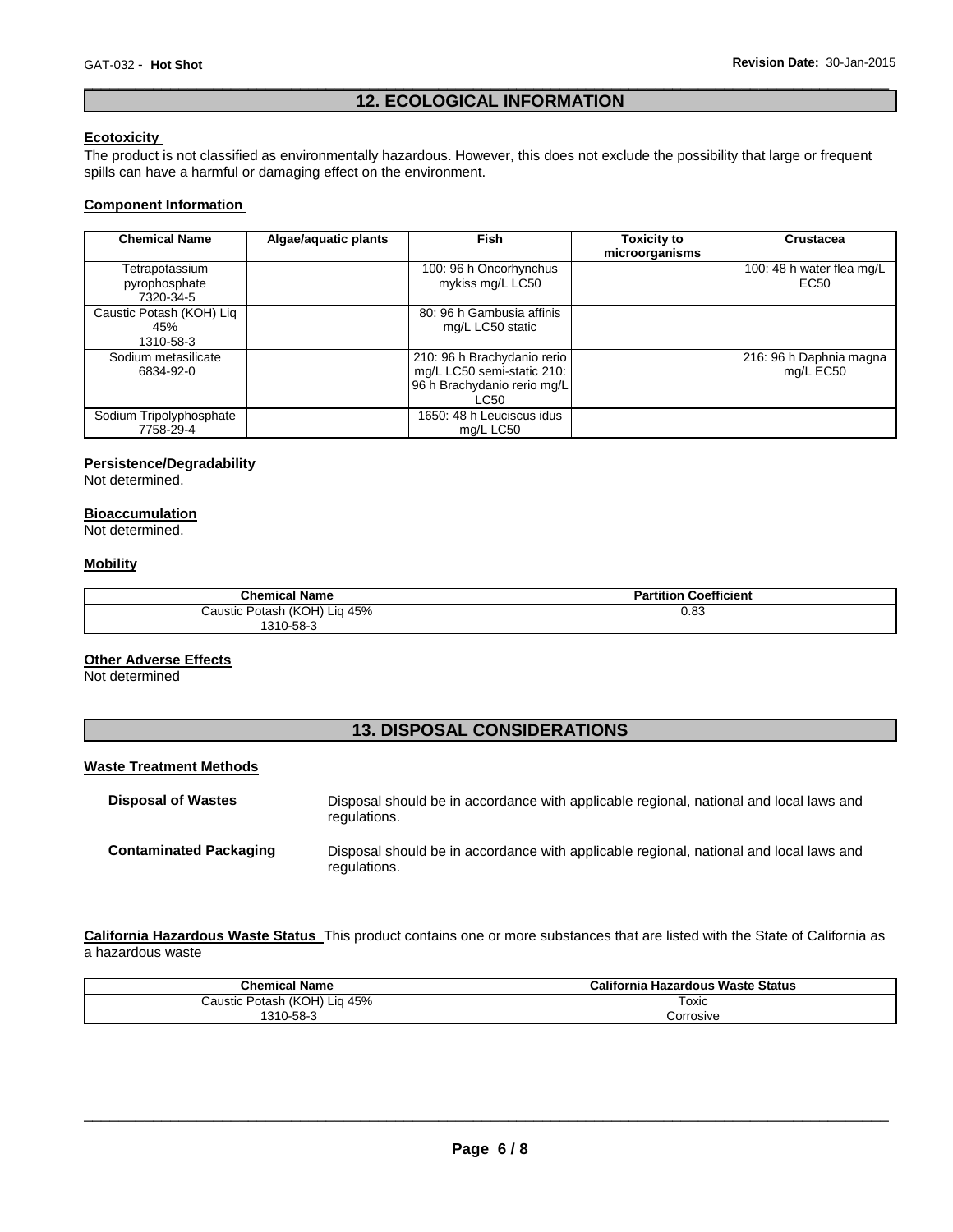#### \_\_\_\_\_\_\_\_\_\_\_\_\_\_\_\_\_\_\_\_\_\_\_\_\_\_\_\_\_\_\_\_\_\_\_\_\_\_\_\_\_\_\_\_\_\_\_\_\_\_\_\_\_\_\_\_\_\_\_\_\_\_\_\_\_\_\_\_\_\_\_\_\_\_\_\_\_\_\_\_\_\_\_\_\_\_\_\_\_\_\_\_\_ **14. TRANSPORT INFORMATION**

**Note Please see current shipping paper for most up to date shipping information, including** exemptions and special circumstances.

| <b>DOT</b>                  |                                                                |
|-----------------------------|----------------------------------------------------------------|
| <b>UN/ID No</b>             | UN1760                                                         |
| <b>Proper Shipping Name</b> | Corrosive liquid, n.o.s. (caustic potash, sodium metasilicate) |
| <b>Hazard Class</b>         | 8                                                              |
| <b>Packing Group</b>        | Ш                                                              |
| IATA                        |                                                                |
| UN/ID No                    | UN1760                                                         |
| <b>Proper Shipping Name</b> | Corrosive liquid, n.o.s. (caustic potash, sodium metasilicate) |
| <b>Hazard Class</b>         | 8                                                              |
| <b>Packing Group</b>        | Ш                                                              |
| <b>IMDG</b>                 |                                                                |
| UN/ID No                    | <b>UN1760</b>                                                  |
| <b>Proper Shipping Name</b> | Corrosive liquid, n.o.s. (caustic potash, sodium metasilicate) |
| <b>Hazard Class</b>         | 8                                                              |
| <b>Packing Group</b>        | Ш                                                              |

#### **15. REGULATORY INFORMATION**

#### **International Inventories**

| <b>Chemical Name</b>            | <b>TSCA</b> | <b>DSL</b> | <b>NDSL</b> | <b>EINECS</b> | <b>ELINCS</b> | <b>ENCS</b> | <b>IECSC</b> | <b>KECL</b> | <b>PICCS</b> | <b>AICS</b> |
|---------------------------------|-------------|------------|-------------|---------------|---------------|-------------|--------------|-------------|--------------|-------------|
| Tetrapotassium<br>pyrophosphate | Present     |            |             | Present       |               | Present     | X            | Present     | $\lambda$    |             |
|                                 |             |            |             |               |               |             |              |             |              |             |
| Caustic Potash (KOH) Lig        | Present     |            |             | Present       |               | Present     |              | Present     |              |             |
| 45%                             |             |            |             |               |               |             |              |             |              |             |
| Sodium metasilicate             | Present     |            |             | Present       |               | Present     |              | Present     | v            |             |
| Sodium Tripolyphosphate         | Present     |            |             | Present       |               | Present     |              | Present     |              |             |

#### **Legend:**

*TSCA - United States Toxic Substances Control Act Section 8(b) Inventory* 

*DSL/NDSL - Canadian Domestic Substances List/Non-Domestic Substances List* 

*EINECS/ELINCS - European Inventory of Existing Chemical Substances/European List of Notified Chemical Substances* 

*ENCS - Japan Existing and New Chemical Substances* 

*IECSC - China Inventory of Existing Chemical Substances* 

*KECL - Korean Existing and Evaluated Chemical Substances* 

*PICCS - Philippines Inventory of Chemicals and Chemical Substances* 

*AICS - Australian Inventory of Chemical Substances*